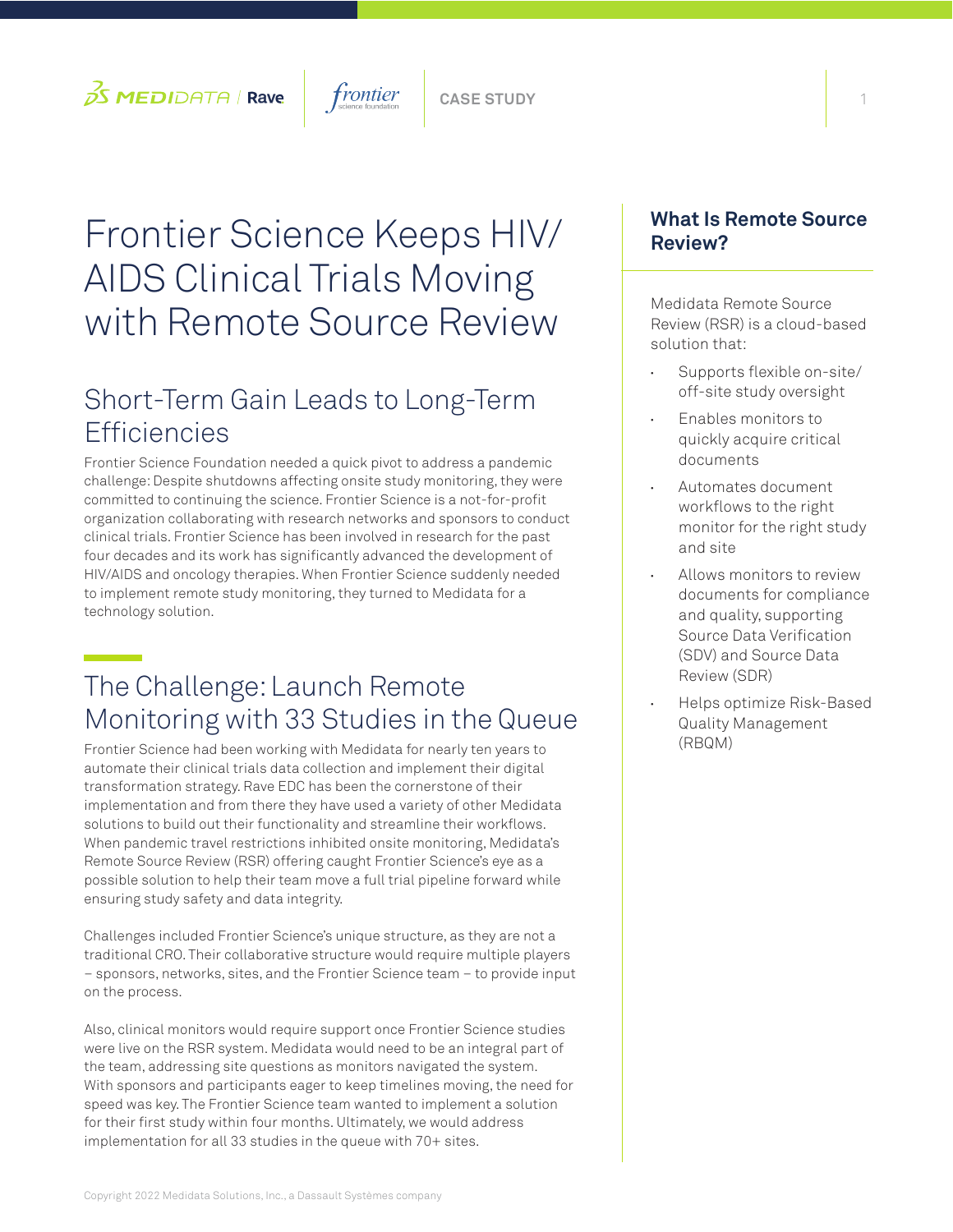



**CASE STUDY FRONTIER SCIENCE KEEPS HIV/AIDS CLINICAL TRIALS MOVING WITH REMOTE SOURCE REVIEW**

### The Solution: Implement RSR in Just 4 Months

Frontier Science approached us with the concept of implementing RSR in May of 2020. We quickly provided an RSR demo for the client team and described how the service could meet their needs. The client's response was enthusiastic. Marlene Cooper, Frontier Science's Data Management Center Director of their largest HIV trials, says, "We appreciated the Medidata team's rapid response on this time-sensitive issue; they worked quickly to provide pricing and configure the program."

Over the summer, we implemented RSR for the client. "By August, we created a dedicated team and were building user specifications and moving through interactive verification," Marlene notes. "This was unheard-of speed. We were in production with our first study and sponsor by mid-September."

Additional studies were quickly added to the system – for a total of 33. Marlene reflects, "We implemented remote monitoring to address pandemic travel restrictions but quickly realized that we didn't always need an onsite presence for monitoring. RSR became integrated into our normal workflow." Broadscale implementation made RSR available to all 70+ sites internationally.

### The Benefits: Short-Term Win Leads to Long-Term Gains

A collaborative relationship was vital to this project's short-term success. The client notes that having a dedicated Medidata team was critical, as the team appreciated Frontier Science's unique, nonprofit perspective. "Medidata understood our process and provided insights on ways we could take advantage of RSR capabilities. We received rapid response plus personalized support. Medidata's team also demonstrated flexibility," says Marlene. "They were always willing to go find the answers we needed. It was a case of close collaboration."

Smooth implementation made the process painless. "The RSR template ensured a smooth and efficient process," adds Marlene. "The Medidata team had the interactive verification process down to a science. Smartsheet tools and electronic document sign-offs were fast and easy, and the workflow was well defined. As a collaborative team, we shared tracking spreadsheets to identify studies in the queue with timelines and prioritization." Integrating RSR through Frontier Science's existing Medidata Rave EDC platform was seamless, and the team reported that inviting users to the module was painless.

**"Speed and collaboration were our two project pillars. We quickly moved from idea to implementation by leveraging our strong Medidata working relationship. Their rapidity was striking; this type of speed requires a high level of dedication – where everyone on the team is committed to meeting an aggressive timeline."** 

Marlene Cooper Frontier Science